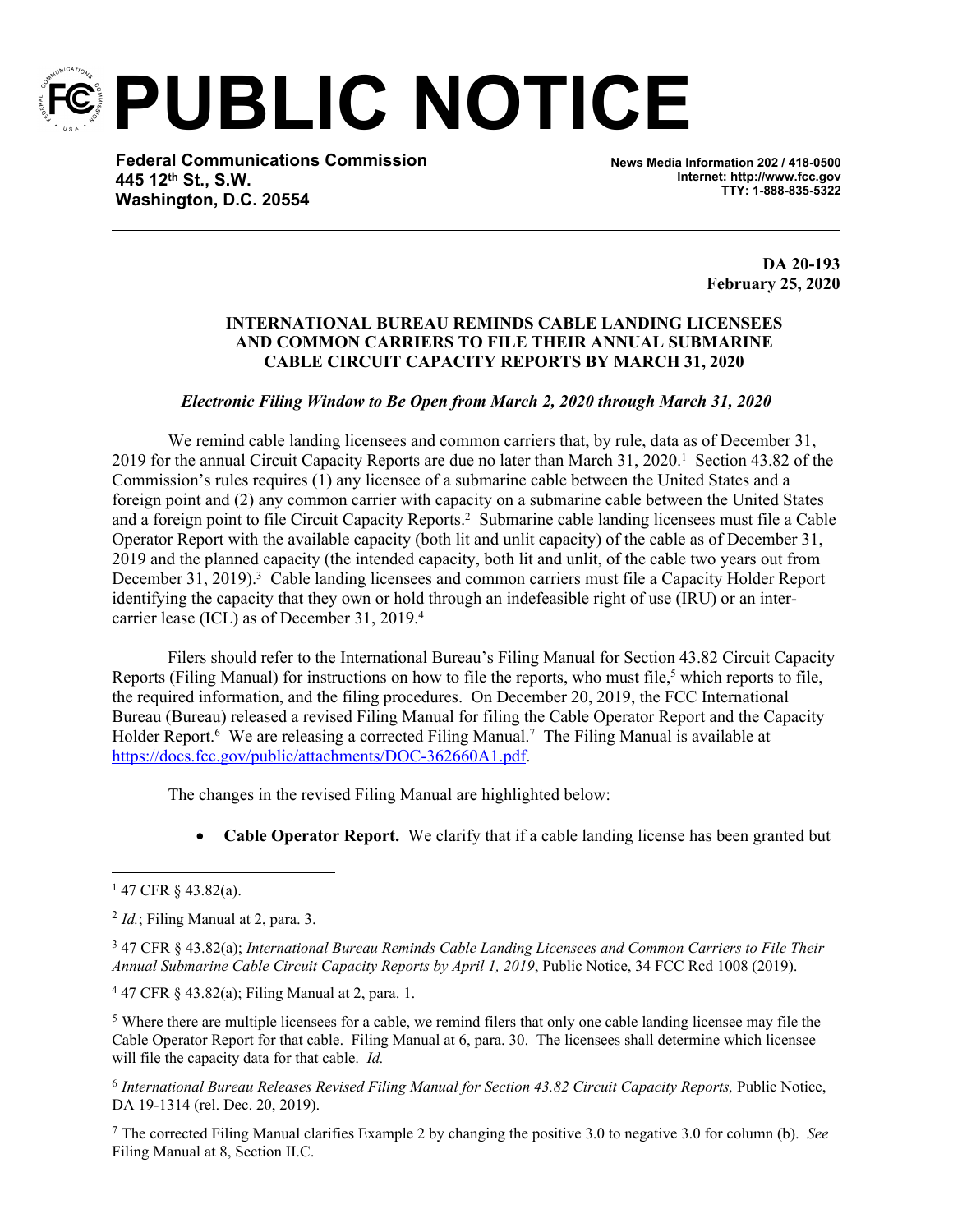the cable has not yet commenced service, the licensee(s) of that cable must report the planned capacity of the cable in the Cable Operator Report.<sup>8</sup>

- **Capacity Holder Report.**We clarify the definition of "cable ownership" as "the capacity that an entity owns on a cable."<sup>9</sup>
- Similar to the Cable Operator Report, data for the Capacity Holder Report must be reported in gigabits per second (Gbps). Filers should no longer report in Synchronous Transport Module level-1 (STM-1) units.<sup>10</sup>
- We clarify that capacity holders shall "categorize net capacity held in column (d), on each cable as either activated (i.e., lit) or non-activated (i.e., unlit) capacity."<sup>11</sup>
- **Consolidated Filings.**
	- *Consolidated Cable Operator Report.* If a Filing Entity is filing on behalf of other cable landing licensees on the cable or on behalf of an affiliated entity or entities, the Filing Entity should submit a list of the licensees or entities for which it is filing data in an email at: [Circuit.Capacity@fcc.gov](mailto:Circuit.Capacity@fcc.gov).<sup>12</sup>
	- *Consolidated Capacity Holder Report*. If a Filing Entity is filing on behalf of an affiliated entity or entities, the Filing Entity should submit a list of the entities for which it is filing data in an email at: [Circuit.Capacity@fcc.gov.](mailto:Circuit.Capacity@fcc.gov)<sup>13</sup>
- **Examples.**Finally, to assist Filing Entities with their submissions, the revised Filing Manual provides examples.<sup>14</sup>

*Section 43.82 Online Filing System***.** Filing Entities must file their Circuit Capacity Reports through the section 43.82 online filing system at<https://apps2.fcc.gov/section4362/login.xhtml>. Licensees of each cable must file a Cable Operator Report for the cable and each licensee must file a Capacity Holder Report with its capacity holdings on all cables, including cables on which it is not a licensee.<sup>15</sup> Common carriers must file Capacity Holder Reports.<sup>16</sup>

*Enforcement of Circuit Capacity Rules*. We remind cable landing licensees and common carriers of their obligation to file accurate reports **by March 31, 2020**. We encourage Filing Entities to file their reports as early as possible during the filing window. Failure to comply with section 43.82 requirements may subject such entities to enforcement action.<sup>17</sup>

Each Filing Entity must use a single CORES FCC Registration Number (FRN) to submit data on: (1) Filing Entity contact information; (2) preparer contact information; (3) authorizations/licenses; (4) submarine cable operator data; (5) submarine cable capacity holder data; and (6) certifying official's information. Filers must enter the data directly into the online forms in the section 43.82 online filing system. With respect to (4) submarine cable operator data and (5) submarine cable capacity holder data,

<sup>14</sup> *Id*. at 7-9, Section II.C.

<sup>16</sup> *Id.*

<sup>17</sup> Filing Entities that are unable to file by the deadline must submit, no later than March 31, 2020, an online waiver request seeking an extension of time to file. *See* Filing Manual at 3, para. 11; *see* 47 CFR § 1.3.

<sup>8</sup> Filing Manual at 6, para. 29.

<sup>9</sup> *Id*. at 7, para. 33.

<sup>10</sup> *Id.* at para. 35.

<sup>11</sup> *Id.* at para. 34.

<sup>12</sup> *Id.* at 2-3, 6, paras. 6, 31.

<sup>13</sup> *Id.* at 2-3, 7, paras. 6, 36.

<sup>15</sup> 47 CFR § 43.82; *see* Filing Manual at 6-9, Section II.